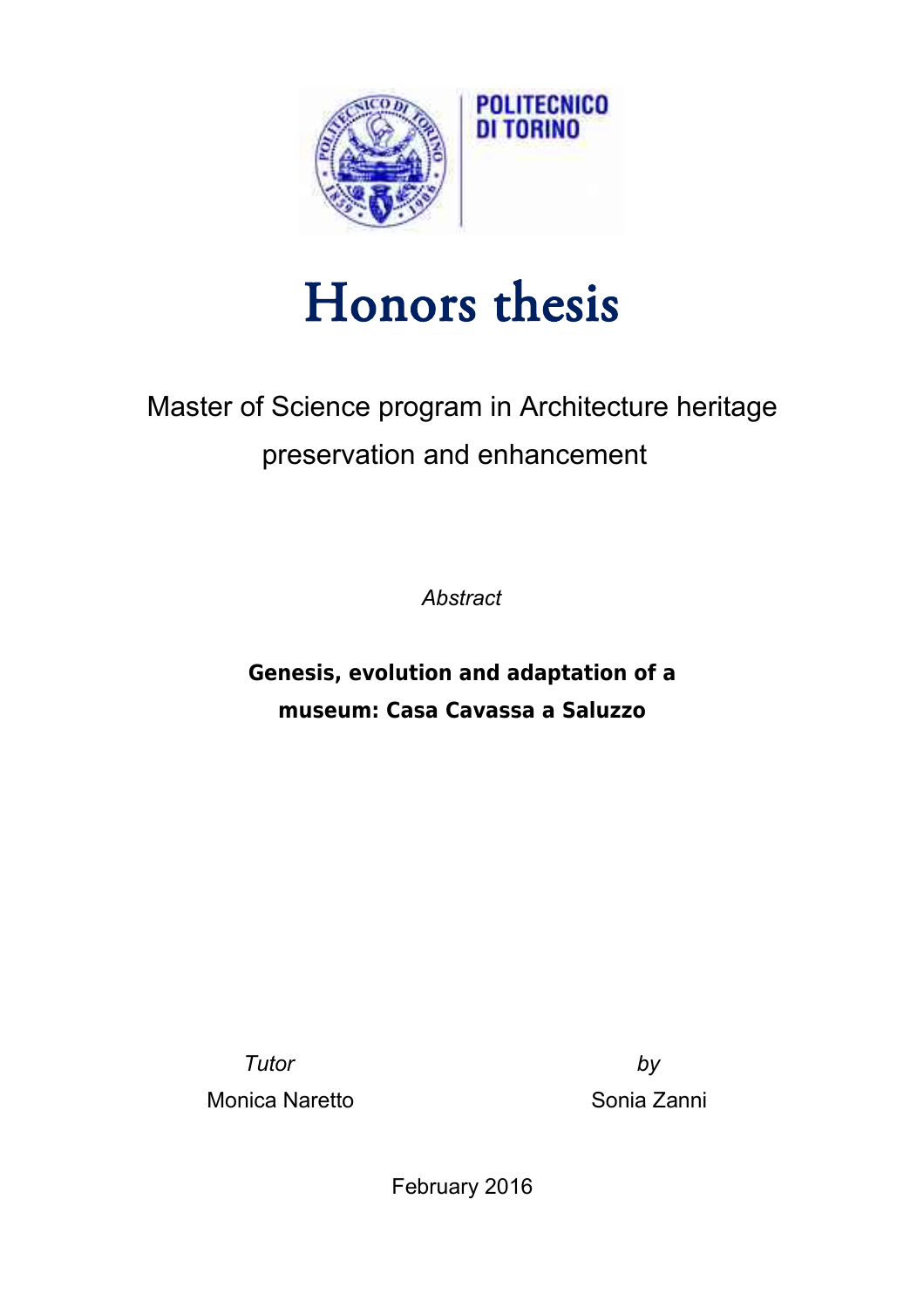This thesis is about Casa Cavassa, placed in the historic center of Saluzzo (CN), has been converted in the Civic Museum of Saluzzo for more than a century.

It was built between the 1350 and the 1400, when the heart of the future Cavassa palace was placed, inside the old village of San Martino.

This building is part of the marquis of Saluzzo's proprieties, and it's the only Renaissance one that made it to our days, firstly being a medieval house then a noble residence.

Today the house is open to visitors, thanks to the donation made by Emanuele Tapparelli D'Azeglio during the late nineteenth century.

The thesis of the restoration of Casa Cavassa is designed to study the restoration in "style" proposed in commissioned works from famous personalities like Vittorio Avondo and Melchiorre Pulciano, and how these have been met in the following decades by the restorations preservatives to remedy the various problems. The history of pre nineteenthcentury Casa Cavassa, already the subject of numerous studies and publications, is not subject to reviews on the subject of these theses, and appears only briefly traced through the socket the act on the main sources.

Currently, the museum is presented with several problems, such as reduced accessibility to the Museum for disabled people, the lack of functionality of several rooms caused by the lack of a museological study. The aim is to draw up a project that aims to preserve and heal the issues highlighted, and respecting the important choices made in nineteenthcentury restoration now historicized.

The research activity, carried out in the course of the thesis with the purpose of understanding the whole museum complex in view of a project for the conservation and enhancement, begins from historical research carried out through the archive in Saluzzo and the testimony of several figures who have worked and still work within Cavassa House. This investigation led to the compilation of a chronological document summary that allows a reading overview of the history of Casa Cavassa. various restoration projects were analyzed have affected the building, from the first to the last great nineteenth-century restoration took place two thousand years, examining what were the planned works over the years and which of these have been very well made in connection with funds obtained from Region and the City.

In addition to the architectural survey, an internal path survey has been done, to understand how the visitor experiences the museum, and a surey of these functions, as proof of the state of fact on which to base the design of new spaces that enrich and enhance the visit to museum: a course intended not only to people who already can currently visit independently, but also on any users with mobility problems.

The purpose of the conservation and development project is to return to the

communities that loving work of reconstruction and restoration ordered by Tapparelli for House Cavassa, as told by Emilio Bourbonnais in his Castles resurrected, while maintaining its consolidated destination museum, while keeping it updated.